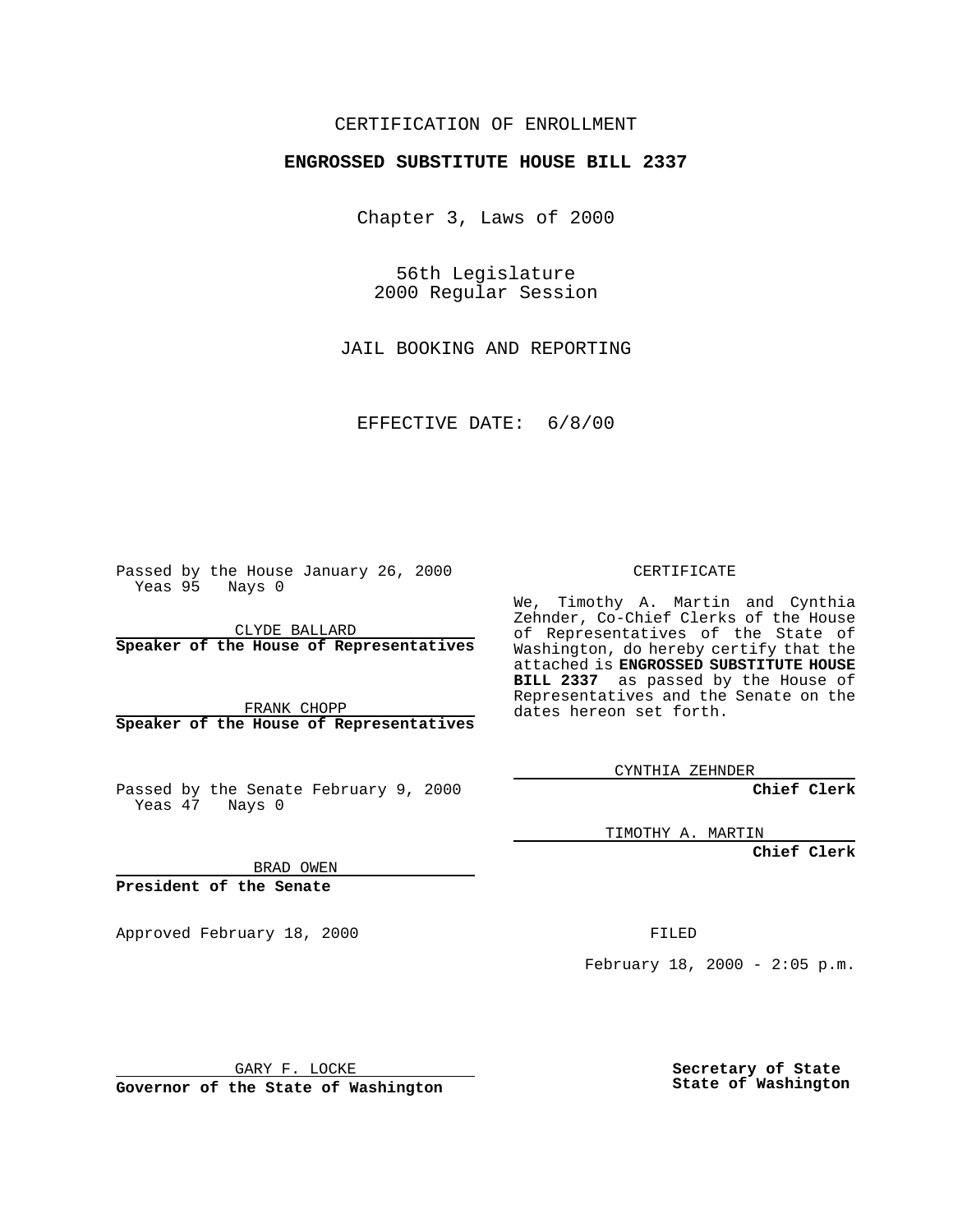## **ENGROSSED SUBSTITUTE HOUSE BILL 2337** \_\_\_\_\_\_\_\_\_\_\_\_\_\_\_\_\_\_\_\_\_\_\_\_\_\_\_\_\_\_\_\_\_\_\_\_\_\_\_\_\_\_\_\_\_\_\_

\_\_\_\_\_\_\_\_\_\_\_\_\_\_\_\_\_\_\_\_\_\_\_\_\_\_\_\_\_\_\_\_\_\_\_\_\_\_\_\_\_\_\_\_\_\_\_

Passed Legislature - 2000 Regular Session

## **State of Washington 56th Legislature 2000 Regular Session**

**By** House Committee on Criminal Justice & Corrections (originally sponsored by Representatives Ballasiotes, O'Brien, Cairnes, Kagi, B. Chandler, Lovick, Delvin, Carlson and Conway)

Read first time 01/24/00.

 AN ACT Relating to a state-wide jail booking and reporting system; adding new sections to chapter 36.28A RCW; and creating new sections.

BE IT ENACTED BY THE LEGISLATURE OF THE STATE OF WASHINGTON:

 NEW SECTION. **Sec. 1.** A new section is added to chapter 36.28A RCW to read as follows:

 (1) No later than December 31, 2001, the Washington association of sheriffs and police chiefs shall implement and operate an electronic state-wide city and county jail booking and reporting system. The system shall serve as a central repository and instant information source for offender information and jail statistical data. The system shall be placed on the Washington state justice information network and be capable of communicating electronically with every Washington state city and county jail and with all other Washington state criminal justice agencies as defined in RCW 10.97.030.

 (2) After the Washington association of sheriffs and police chiefs has implemented an electronic jail booking system as described in subsection (1) of this section, if a city or county jail or law enforcement agency receives state or federal funding to cover the entire cost of implementing or reconfiguring an electronic jail booking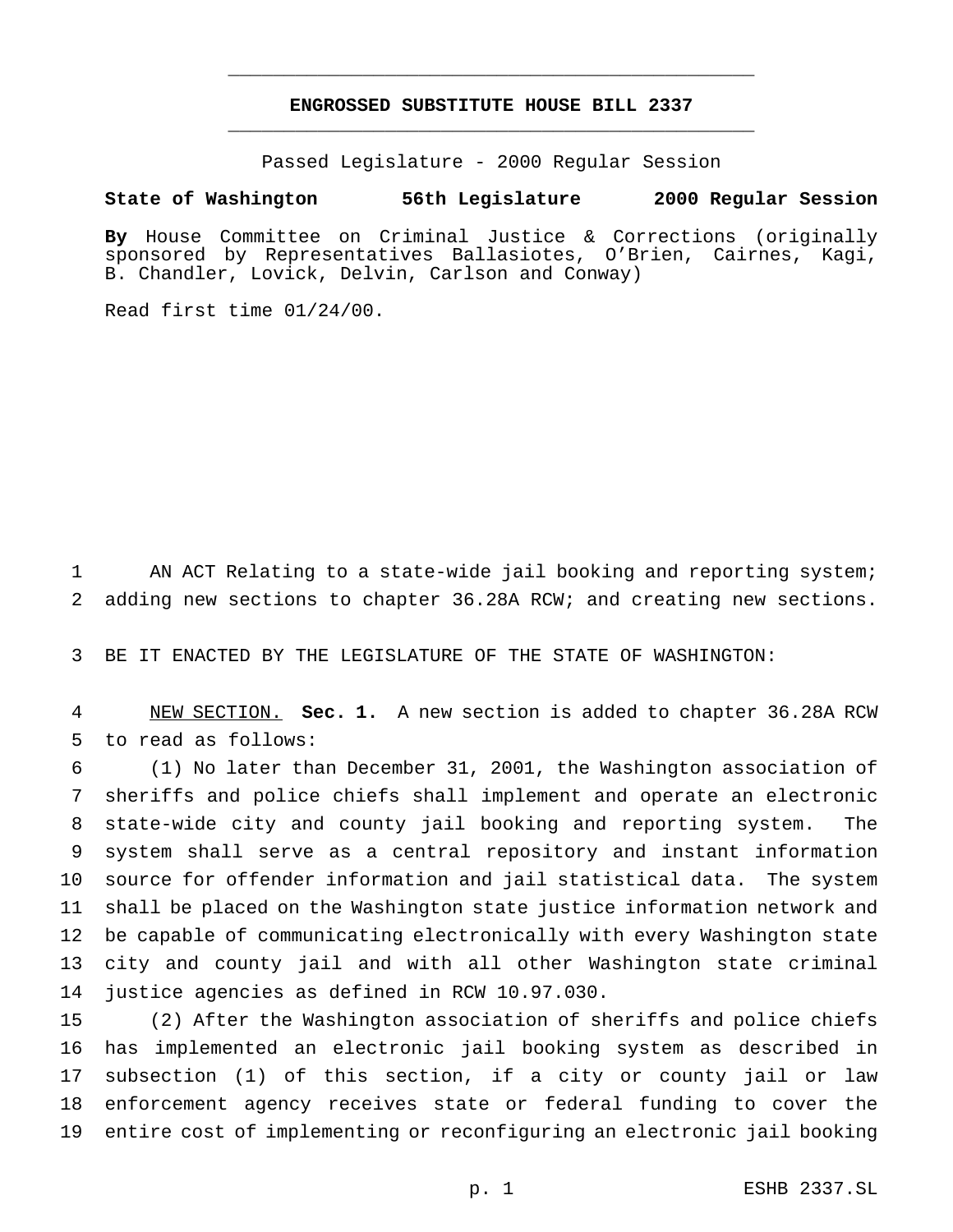system, the city or county jail or law enforcement agency shall implement or reconfigure an electronic jail booking system that is in compliance with the jail booking system standards developed pursuant to subsection (4) of this section.

 (3) After the Washington association of sheriffs and police chiefs has implemented an electronic jail booking system as described in subsection (1) of this section, city or county jails, or law enforcement agencies that operate electronic jail booking systems, but choose not to accept state or federal money to implement or reconfigure electronic jail booking systems, shall electronically forward jail booking information to the Washington association of sheriffs and police chiefs. At a minimum the information forwarded shall include the name of the offender, vital statistics, the date the offender was arrested, the offenses arrested for, and if available, the mug shot. The electronic format in which the information is sent shall be at the discretion of the city or county jail, or law enforcement agency forwarding the information. City and county jails or law enforcement agencies that forward jail booking information under this subsection are not required to comply with the standards developed under subsection (4)(b) of this section.

 (4) The Washington association of sheriffs and police chiefs shall appoint, convene, and manage a state-wide jail booking and reporting system standards committee. The committee shall include representatives from the Washington association of sheriffs and police chiefs correction committee, the information service board's justice information committee, the judicial information system, at least two individuals who serve as jailers in a city or county jail, and other individuals that the Washington association of sheriffs and police chiefs places on the committee. The committee shall have the authority to:

 (a) Develop and amend as needed standards for the state-wide jail booking and reporting system and for the information that must be contained within the system. At a minimum, the system shall contain: (i) The offenses the individual has been charged with;

 (ii) Descriptive and personal information about each offender booked into a city or county jail. At a minimum, this information shall contain the offender's name, vital statistics, address, and mugshot;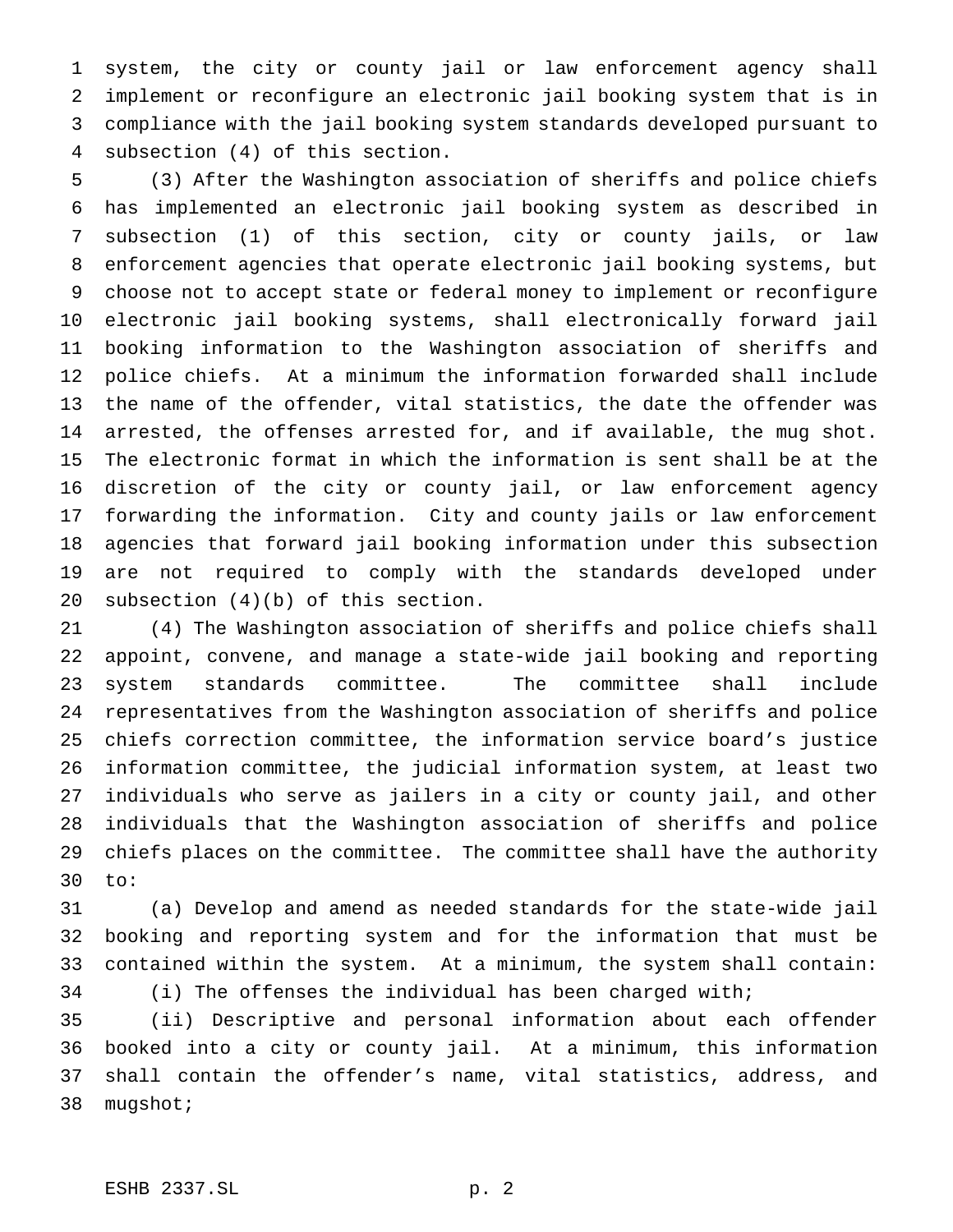(iii) Information about the offender while in jail, which could be used to protect criminal justice officials that have future contact with the offender, such as medical conditions, acts of violence, and other behavior problems;

 (iv) Statistical data indicating the current capacity of each jail and the quantity and category of offenses charged; and

 (v) The ability to communicate directly and immediately with the city and county jails and other criminal justice entities;

 (b) Develop and amend as needed operational standards for city and county jail booking systems, which at a minimum shall include the type of information collected and transmitted, and the technical requirements needed for the city and county jail booking system to communicate with the state-wide jail booking and reporting system;

 (c) Develop and amend as needed standards for allocating grants to city and county jails or law enforcement agencies that will be implementing or reconfiguring electronic jail booking systems.

 (5) By January 1, 2001, the standards committee shall complete the initial standards described in subsection (4) of this section, and the standards shall be placed into a report and provided to all Washington state city and county jails, all other criminal justice agencies as defined in RCW 10.97.030, the chair of the Washington state senate human services and corrections committee, and the chair of the Washington state house of representatives criminal justice and corrections committee.

 NEW SECTION. **Sec. 2.** A new section is added to chapter 36.28A RCW to read as follows:

 (1) The Washington association of sheriffs and police chiefs shall establish and manage a local jail booking system grant fund. All federal or state money collected to offset the costs associated with section 1(2) of this act shall be processed through the grant fund established by this section. The state-wide jail booking and reporting system standards committee established under section 1(4) of this act shall distribute the grants in accordance with any standards it develops.

 (2) The Washington association of sheriffs and police chiefs shall pursue federal funding to be placed into the local jail booking system grant fund.